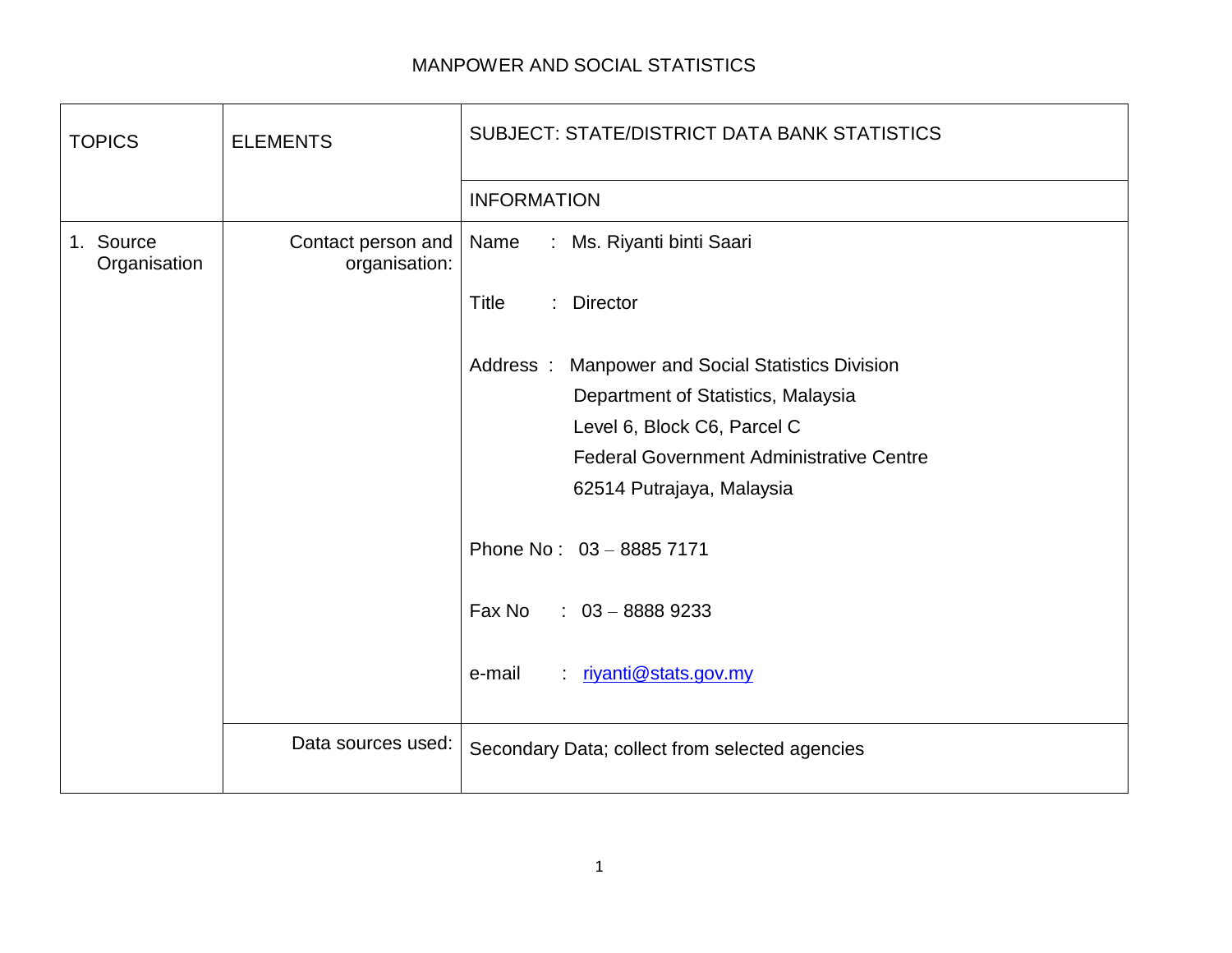| Name of collection /<br>source used: | Data Bank by state and district                                       |
|--------------------------------------|-----------------------------------------------------------------------|
| Direct source:                       | 1. Department of Statistics, Malaysia                                 |
|                                      | 2. Forestry Department, Peninsular Malaysia/Sabah/Sarawak             |
|                                      | 3. Ministry of Education, Malaysia                                    |
|                                      | 4. Ministry of Health, Malaysia                                       |
|                                      | 5. National Population and Family Development Board, Malaysia (LPPKN) |
|                                      | 6. Federation of Family Planning Associations, Malaysia (FFPAM)       |
|                                      | 7. Malaysia Armed Forces Hospital (MAFH)                              |
|                                      | 8. Department of Agriculture, Malaysia                                |
|                                      | 9. Malaysian Cocoa Board                                              |
|                                      | 10. Malaysia Palm Oil Board                                           |
|                                      | 11. Ministry of Human Resources Malaysia                              |
|                                      | 12. Department of Social Welfare, Malaysia                            |
|                                      | 13. Royal Malaysia Police                                             |
|                                      | 14. Fire and Rescue Department, Malaysia                              |
|                                      | 15. Road Transport Department, Malaysia                               |
|                                      | 16. Pos Malaysia Berhad                                               |
|                                      | 17. Malaysian Communications and Multimedia Commission                |
|                                      |                                                                       |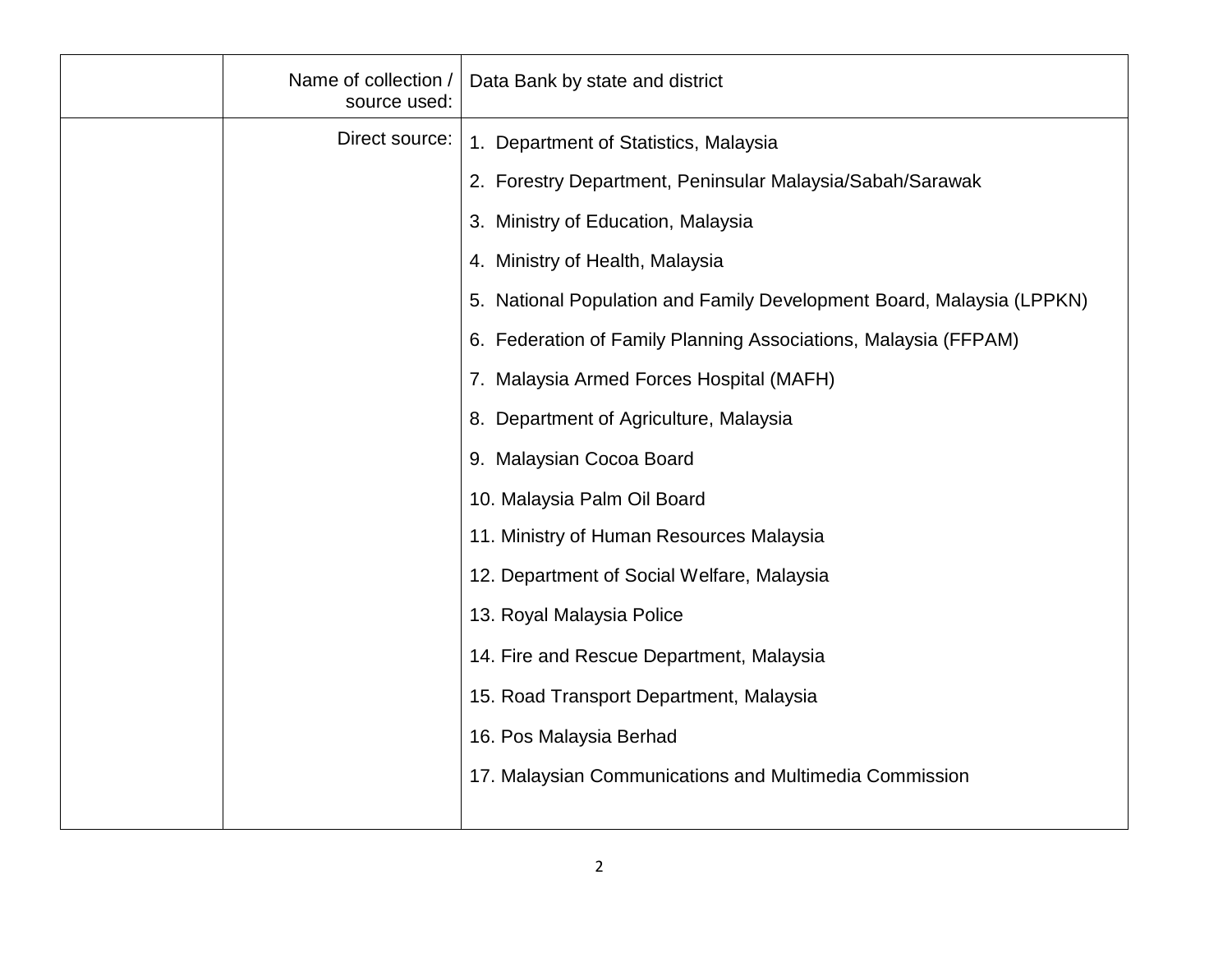|                           |                                          | 18. Telekom Malaysia Berhad        |
|---------------------------|------------------------------------------|------------------------------------|
|                           | Source periodicity:                      | Annually                           |
|                           | Source metadata:                         | Central repository                 |
|                           | Date last input received<br>from source: | Disember                           |
| 2. Data<br>Characteristic | Variables collected:                     | Environment;                       |
| and Collection            |                                          | Population;                        |
|                           |                                          | Education;                         |
|                           |                                          | Health;                            |
|                           |                                          | Industry;                          |
|                           |                                          | <b>Selected Services;</b>          |
|                           |                                          | Agriculture;                       |
|                           |                                          | Employment;                        |
|                           |                                          | Public Safety; and                 |
|                           |                                          | Transportation and Communications. |
|                           | Sampling:                                | n.a.                               |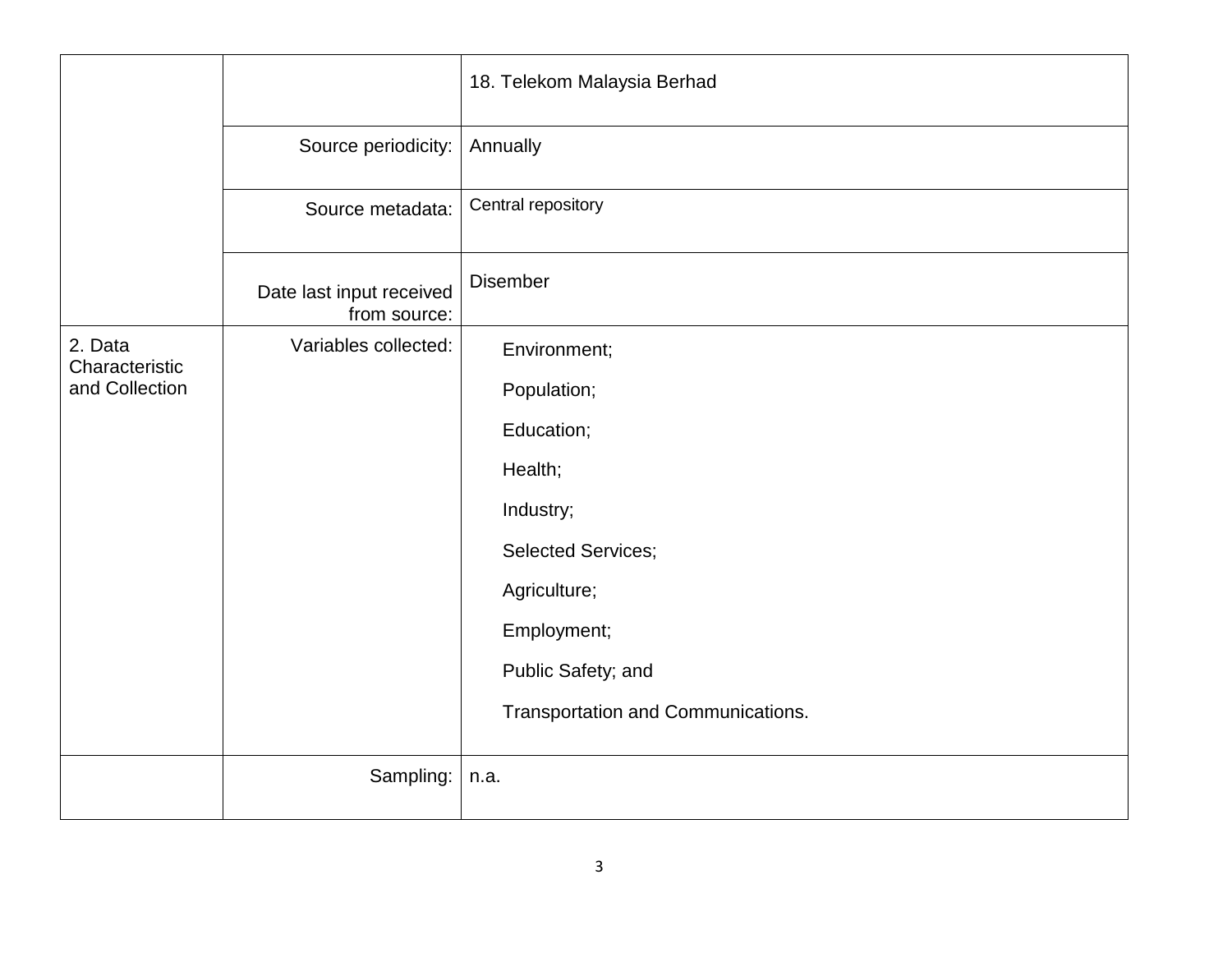|                                                          | Periodicity:                                  | Annually                                 |
|----------------------------------------------------------|-----------------------------------------------|------------------------------------------|
|                                                          | Reference period:                             | Calendar Year                            |
|                                                          | Base period:                                  | n.a.                                     |
|                                                          | Date last updated:                            | December                                 |
|                                                          | Link to release calendar:                     | n.a.                                     |
|                                                          | Other data characteristics<br>and collection: | State/district socio-economic indicators |
| 3. Statistical<br>Population and<br>Scope of the<br>Data | Statistical population:                       | Population of Malaysia                   |
|                                                          | Geographical coverage:                        | State and district level                 |
|                                                          | Sector coverage:                              | Environment;                             |
|                                                          |                                               | Population;                              |
|                                                          |                                               | Education;                               |
|                                                          |                                               | Health;                                  |
|                                                          |                                               | Employment;                              |
|                                                          |                                               | Agriculture;                             |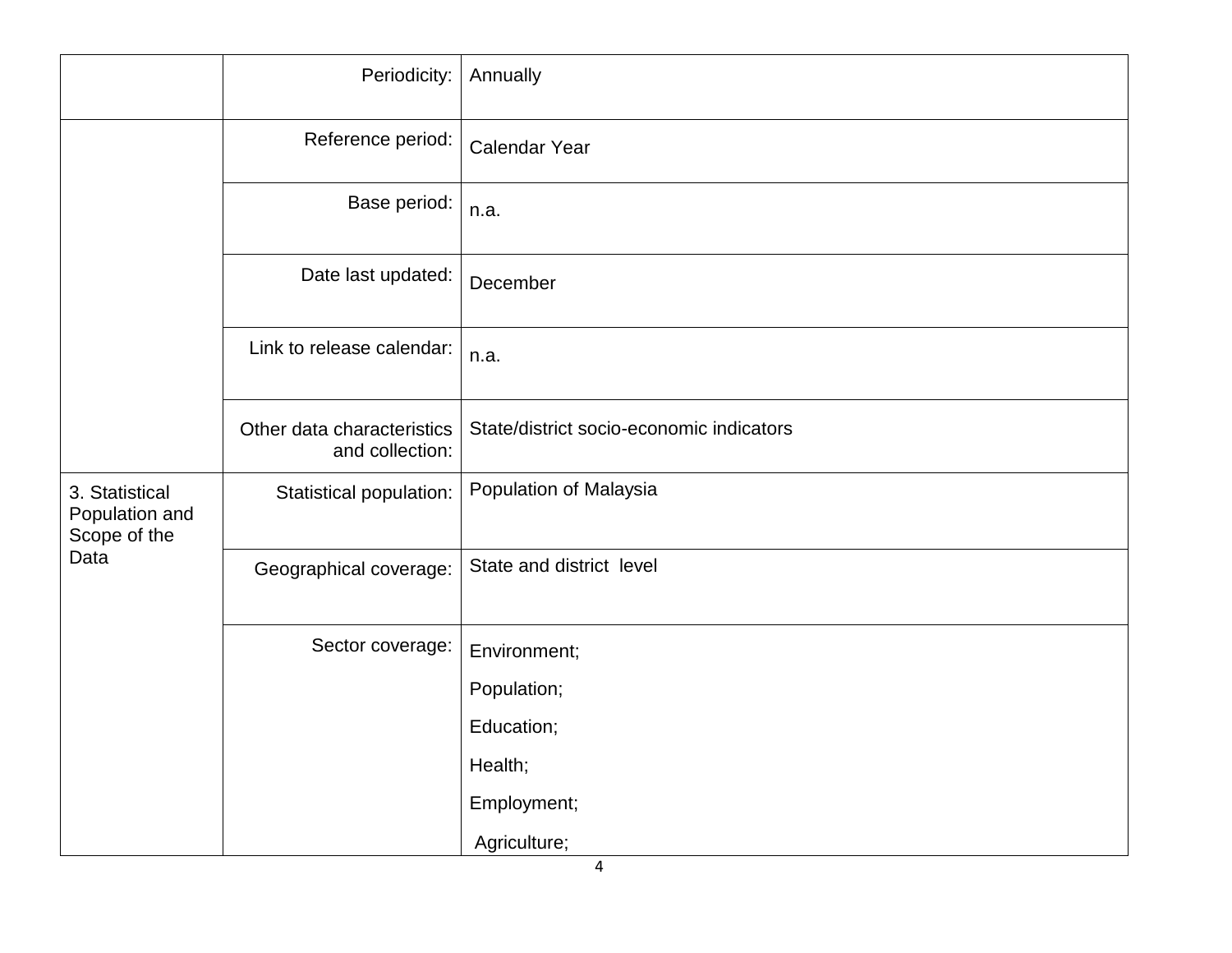|                                                           |                                   | Public Safety; and<br>Transportation and Communications. |
|-----------------------------------------------------------|-----------------------------------|----------------------------------------------------------|
|                                                           | Institutional coverage:           | n.a.                                                     |
|                                                           | Item/Product coverage:            | n.a.                                                     |
| 4. Statistical<br>Concepts and<br>Classifications<br>Used | Population coverage:              | State & district level                                   |
|                                                           | Product coverage:                 | n.a.                                                     |
|                                                           | Other coverage:                   | n.a.                                                     |
|                                                           | Key statistical concepts<br>used: | n.a.                                                     |
|                                                           | <b>Classifications used:</b>      | According to the source of data                          |
| 5. Statistical<br>Computation and<br><b>Dissemination</b> | Aggregation and<br>consolidation: | State and district level                                 |
|                                                           | Estimation:                       | n.a.                                                     |